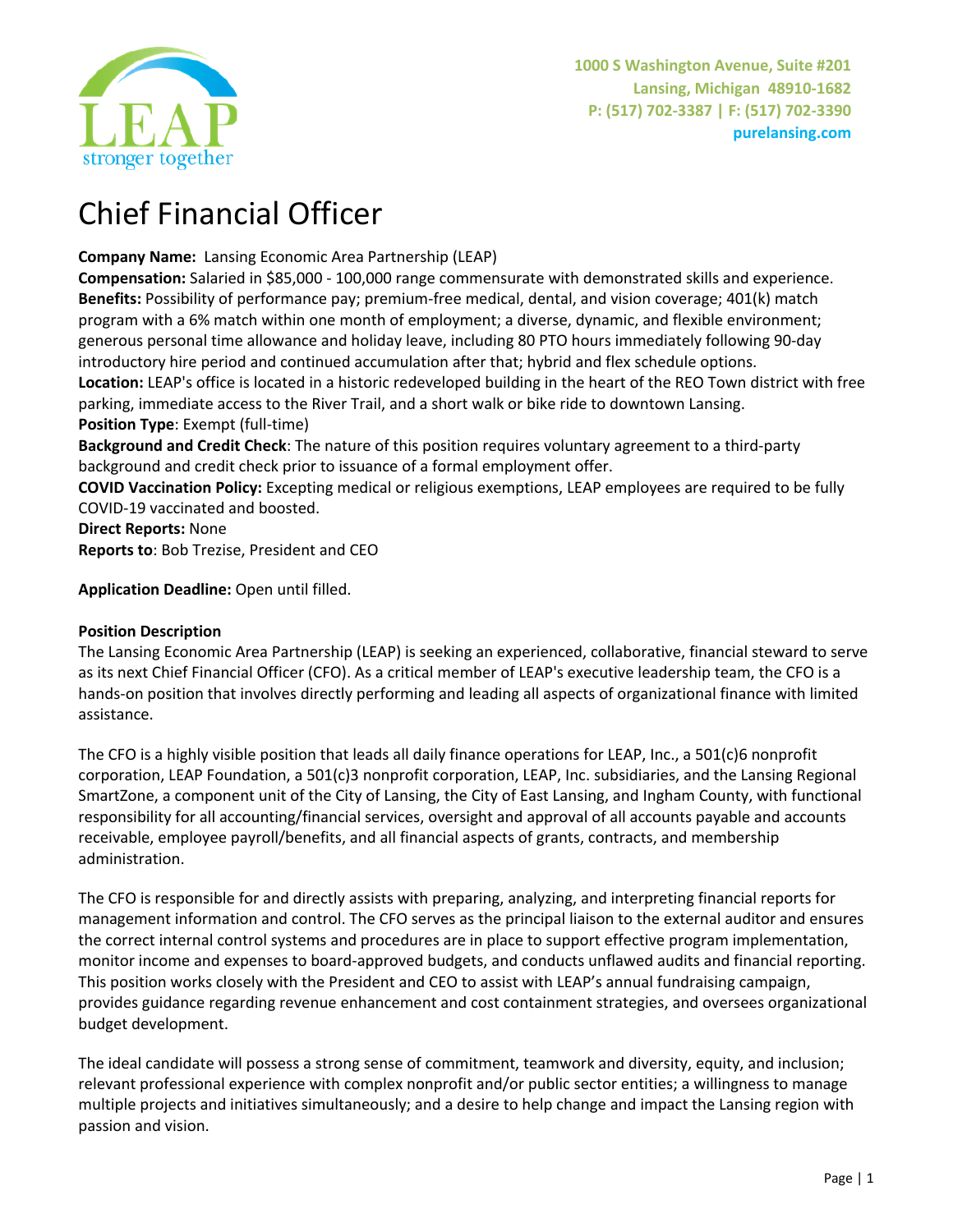### **Key Roles and Responsibilities**

The CFO will be responsible for, but not limited to, the following:

- Financial Operations: Actively manage all day-to-day finance operations, including accounting, accounts payable, accounts receivable, payroll, grants, and membership administration. Oversee banking activities and actively manage cash flow to meet organizational needs. Analyze financial data and present regular financials to each of the entity's Board of Directors. Work closely with an external CPA/Accounting firm daily for internal controls, bank reconciliation, financial statements, and reports, along with providing consultation on financial matters and recordkeeping.
- Auditing: Coordinate all audit activities, including consolidated and federal, and assist with the annual 990 and 990T filing with external auditors. Ensure compliance with local, state, and federal financial reporting requirements.
- Grant Management: Oversee all financial elements of grant projects and programs and manage grants accounting. Maintain functional allocation of expenses; manage grant reporting in partnership with other LEAP team members involved. Ensure expenditures are consistently aligned with grant and program budgets throughout the grant fund period.
- Internal Controls: Monitor and maintain internal control and safeguards for receipt of revenues, costs, program budgets, and actual expenditures.
- Budgeting: Lead annual budgeting and planning process; report and analyze financial performance; provide financial projections/modeling.
- Compliance: Oversee all accounts, ledgers, and reporting systems, ensuring compliance with appropriate GAAP standards, regulatory requirements, and rules for nonprofits, for-profit, membership organizations, and governmental units.
- Benefits Coordination: Oversees and administers all medical/dental/vision/STD/LTD/life/HSA and 401(k) benefits and reporting.
- Liability Insurance: Manage the organization's liability insurance program, including reporting and annual renewal.

# **Education and Experience**

- REQUIRED: A minimum of a bachelor's degree (B.A. or B.S.) in Accounting/Finance and a minimum of six years of strong experience with nonprofit/public sector/for-profit accounting, auditing, multimillion-dollar grant management, and compliance. Proven experience with local, state, and federal governmental grant administration, reporting and reconciliation. Experience with Quickbooks and Excel. Budget development and management experience. Compliance reporting experience.
- PREFERRED: Six plus years working alongside a founder or CEO. CPA designation a plus, but not required.

#### **Skills Necessary**

- Ability to maintain the confidentiality of highly sensitive information.
- Ability to manage and coordinate multiple audits and related activities; manage, report, forecast, and develop budgets, accounts payable, general ledger, payroll, 401(k), benefits, restricted/unrestricted funds, and accounting for investment and assets in nonprofit/for-profit and governmental environments.
- Resourcefulness in setting priorities, proposing new ways of creating efficiencies for areas of oversight and organization-wide.
- Ability to work under pressure, manage a large workload and meet deadlines.
- Strong analytical, interpersonal, written, and oral communication skills; able to communicate with a broad and diverse audience.
- Ability to manage local, state, and federal grant financial reporting.
- Ability to quickly learn and adopt new technologies.
- Strong working knowledge of web-based tools and proficiency in Microsoft Outlook, Word, Excel, PowerPoint, Adobe Acrobat, ASAP, SIGMA and Quickbooks.
- Strong strategic thinking and problem-solving skills.
- Capacity for creative planning and implementation.
- Ability to work both independently and in a collaborative team environment.